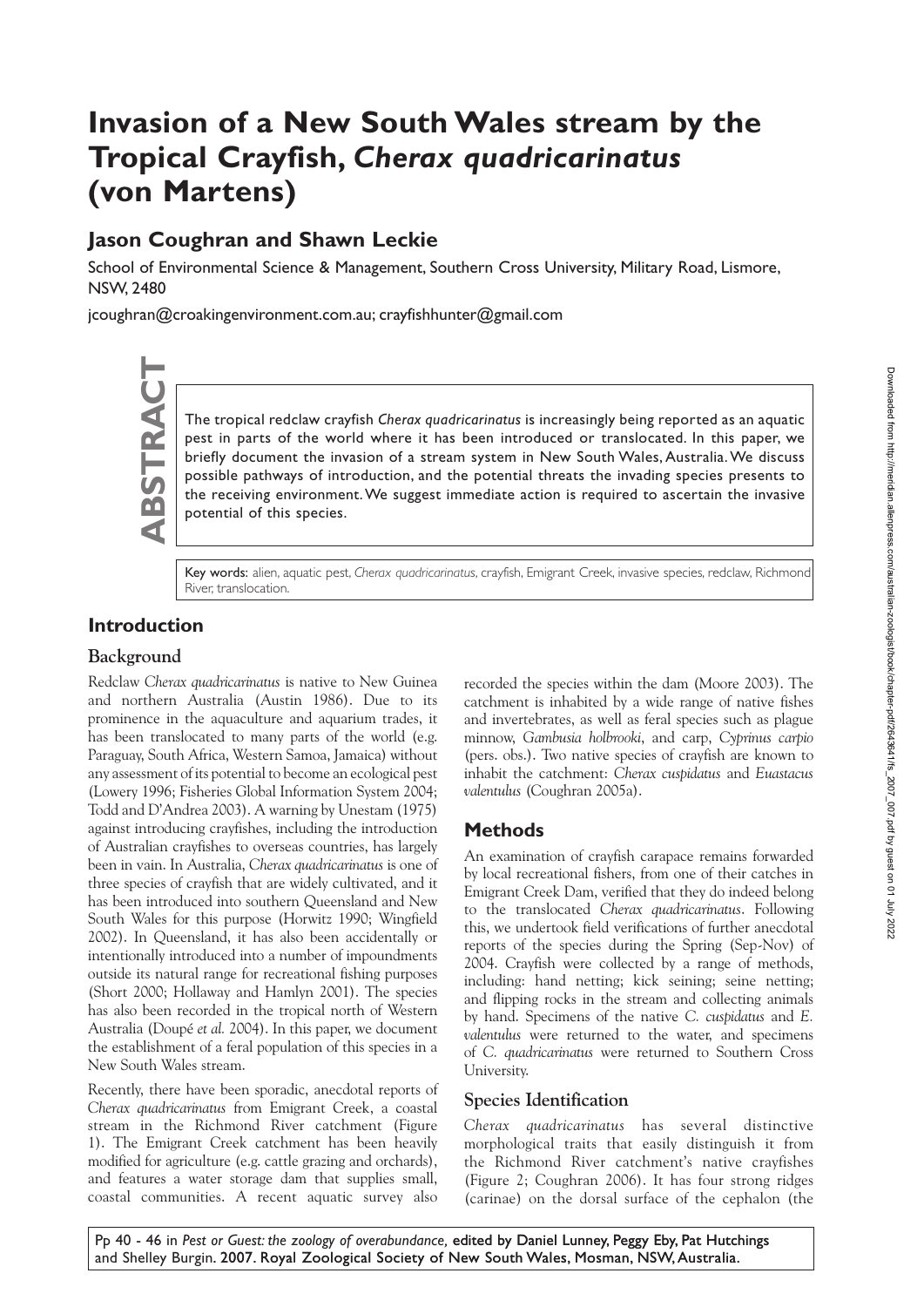

Figure 1. Locality map of Emigrant Creek Catchment. The three confirmed sites of record for *Cherax quadricarinatus* are indicated with squares. Inset: upper left  $=$  map of Australia showing locality and natural distribution\* of red claw (dark grey) (Wingfield 2002); lower left = location of the Emigrant Creek Catchment (dark grey) within the Richmond drainage (light grey). \*The distribution is based on the revision by Austin (1986, 1996), who synonymised *C. bicarinatus*  (north-western Northern Territory) and *C. albertisii* (southern New Guinea) with *C. quadricarinatus.*

'head'); a distinct ridge on the cephalon laterally; a long, parallel rostrum with several distinct spines per side; and elongate claws. Adult males usually develop a soft, fleshy, red patch on the outer margin of the claw. However, the 'red claw' is an unreliable feature, and leads to considerable public misunderstanding. We have known people to misidentify the native *C. cuspidatus*, which often develops an orange-red colour on the tips of the chelae and the ventral surface of the claw, as 'red claw'. Verification of anecdotal reports of redclaw will thus be essential for future management of this pest species.

# **Results**

We recorded *Cherax quadricarinatus* at three proximal sites: upstream of, in and immediately below Emigrant Creek Dam (28°45.414'S 153°31.012'E; 28°45.898'S

153°31.000'E; 28°46.188'S 153°31.182'E). The animals collected included live and dead specimens and carcasses (from predation). Thus, the presence of the species in Emigrant Creek, a major tributary of the Richmond River, has been confirmed.

The animals collected ranged in size up to a maximum of 60mm orbital carapace length (total length 190mm). The presence of a wide size range of animals, including several small animals (~20mm OCL; likely young-ofthe-year) recorded during our field trips suggest that the population is self-sustaining. Several of the female animals bore mature gonopore characters (dense setae surrounding swollen gonopores). One female animal that had been retained alive by a recreational fisher was carrying three eggs when we examined her (Figure 3). The eggs were undeveloped (no embryo visible), suggesting that they were either recently laid or infertile.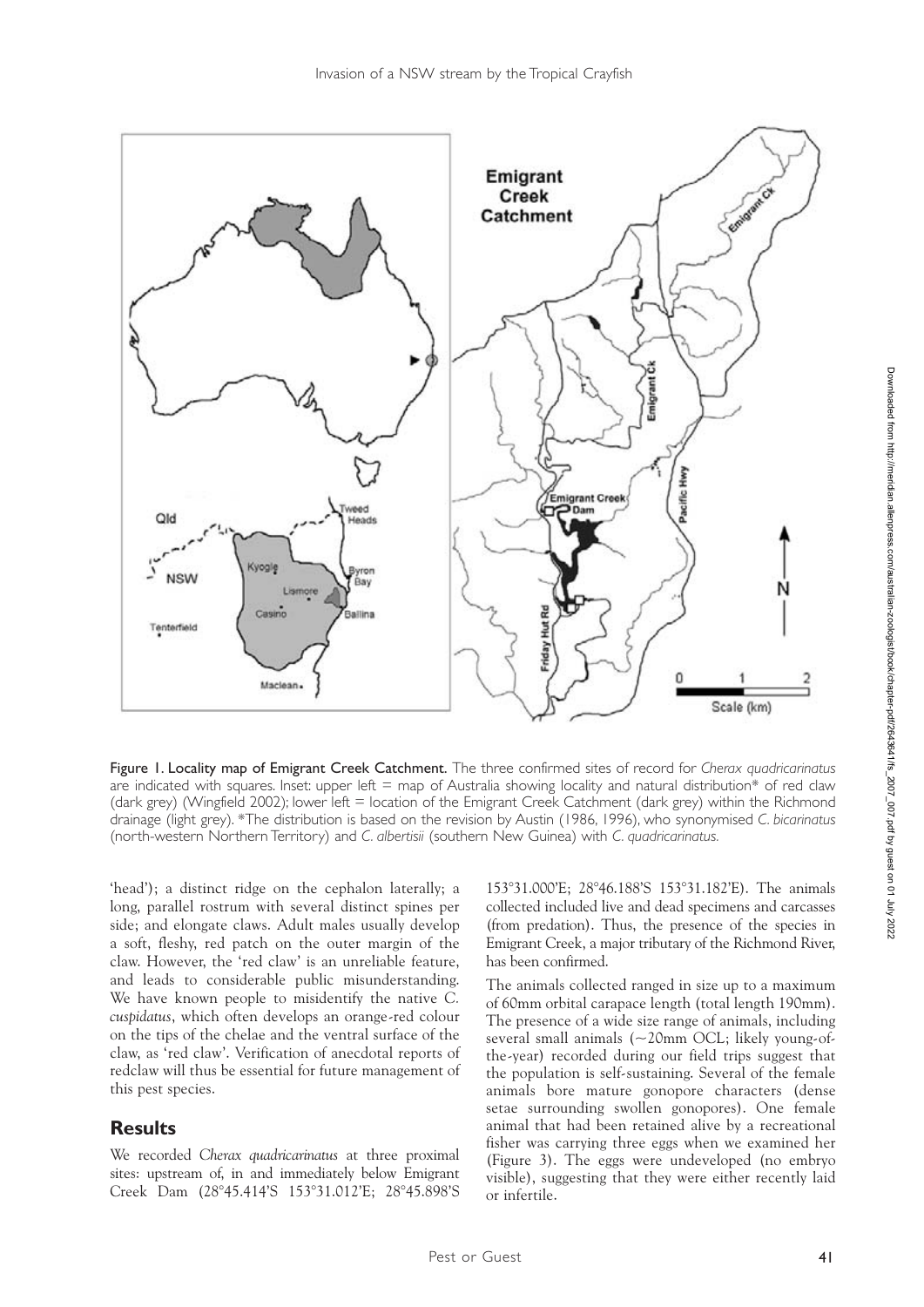

Figure 2. Morphological features useful in distinguishing the redclaw, *Cherax quadricarinatus* (A), from other local crayfishes in northeastern New South Wales, *C. cuspidatus* (B) and *C. leckii* (C). Several features of the introduced species, *C. quadricarinatus*, are useful in diagnosis: r, elongate rostrum with several spines per side; dr, four strongly raised ridges on the dorsal surface of the cephalon; lr, a strongly raised lateral ridge on the cephalon; ec, elongate chelipeds; rp, a soft, red patch that usually develops on adult males, and occasionally on females. The features of the cephalon and rostrum are the most reliable and simple characteristics to distinguish the species from the two indigenous *Cherax* species, which exhibit: short, triangular rostra with 0-1 apical spines per side; poorly developed rostral carinae that do not extend as far back onto the cephalon; weaker development of the two post-orbital ridges; and no lateral cephalic ridge.

# **Discussion**

#### **Prevalence**

The findings of this study confirm the presence of the tropical crayfish, *Cherax quadricarinatus*, in the Emigrant Creek catchment, with three sites of record in the vicinity of Emigrant Creek Dam. Given that there are few real

impediments to the dispersal of crayfish in the catchment, it is possible *Cherax quadricarinatus* may expand its distribution until it is prevalent throughout the Emigrant Creek system. The brackish nature of the junction of Emigrant Creek with the Richmond River may act as a barrier to the spread of this population into the wider Richmond River catchment. In laboratory experiments,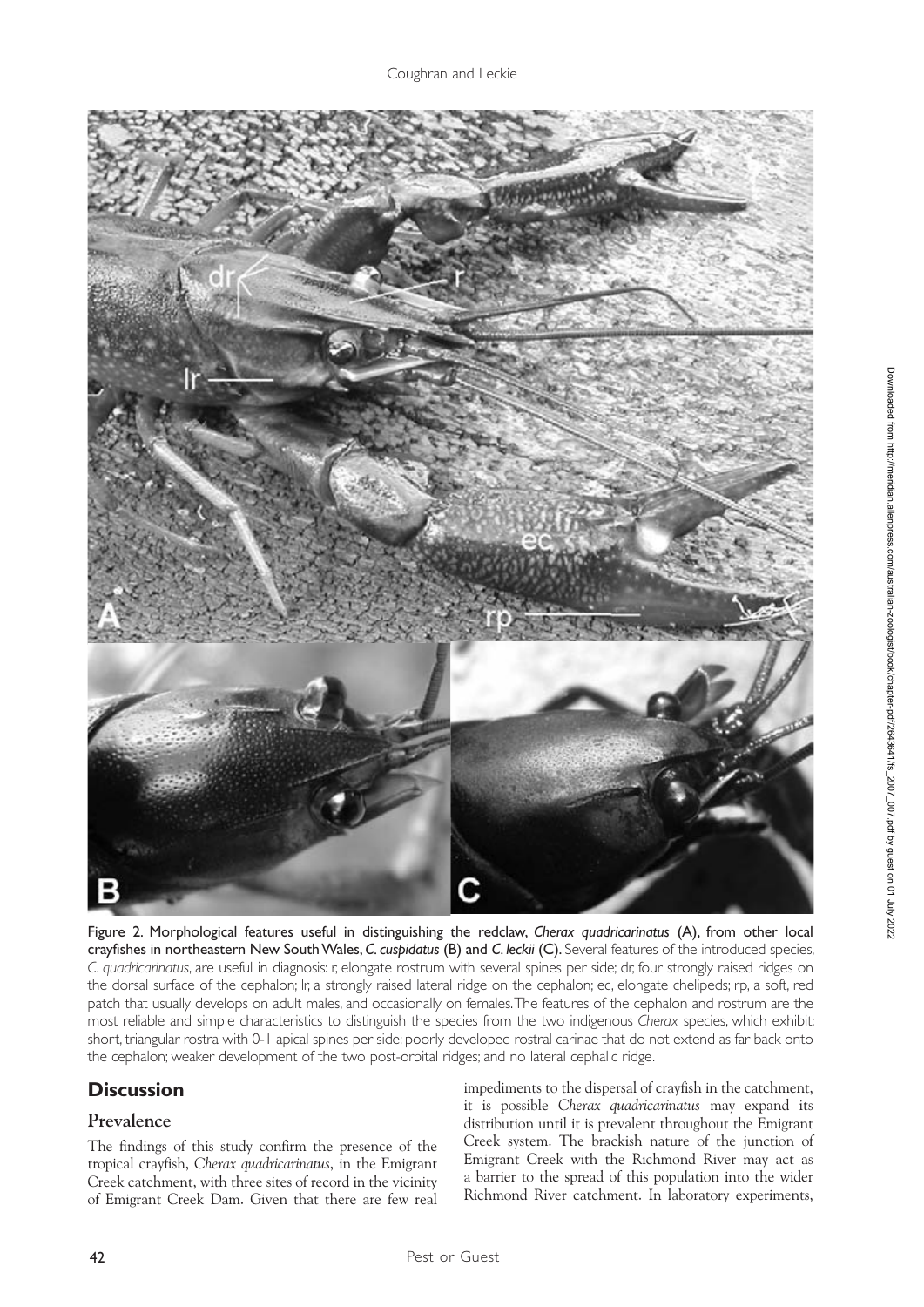

Figure 3. The eggs carried on one reproductive female Cherax quadricarinatus (below Emigrant Ck Dam). The female had been retained alive in a bucket by a recreational fisher.

however, Jones (1990) found that *C. quadricarinatus* has a high salinity tolerance, with 70% survival rates in 24ppt salinity over 21 days. Therefore, the species may be capable of overcoming the brackish nature of the junction of Emigrant creek and Richmond River, particularly during flood events. At these times, the sudden influx of freshwater could translocate crayfish downstream, from where they might migrate back up into other areas of the Richmond catchment.

#### **Pathways of Introduction**

Given the popularity of *Cherax quadricarinatus* in both aquaculture and aquarium circles there are a number of possible sources for this outbreak:

- *Commercial aquaculture*. It is unlikely that the pest stock has originated through commercial aquaculture. There is one commercial aquaculture farm in the Emigrant Creek catchment, an ornamental fish hatchery that does not produce *C. quadricarinatus* (S. Reakes, pers. comm. 2005, Palm Springs Fish Hatchery).
- *Aquarium release*. Redclaw are a popular aquarium species due to their hardiness and established aquaculture techniques and supply. Prevalence of other aquarium species in native waterways is unfortunately common in New South Wales, and it must be considered a likely possibility that redclaw have become established in Emigrant Creek through aquarium release.
- *Escape from farm dams*. Animals may also have escaped from poorly managed backyard dams, although stocking *C. quadricarinatus* in farm dams for personal use is not permitted in New South Wales (NSW Department of Primary Industries - Fisheries 2005). Given the prominent media coverage on this species, it is likely that they have

been stocked into farm dams in the catchment in the past. Although the local commercial fish hatchery does not produce redclaw, they receive numerous inquiries about the species, particularly after media coverage events (S. Reakes, pers. comm. 2005, Palm Springs Fish Hatchery). Crayfish are very capable of overland movement (e.g. Smith and Schuster 1913; Olszewski 1980), and if present in local dams it is likely that redclaw will ultimately escape into to natural waterways.

- *Deliberate stocking (cultural reasons)*. Although *Cherax quadricarinatus* is not endemic to the area, it is possible that it has been deliberately stocked into Emigrant Creek. Lintermans (2004) has noted cultural motivations for introducing alien species, such as the release of captive animals to celebrate religious festivals or establish populations of preferred food species. A lack of knowledge in the local community about native and alien species could facilitate the introduction of pests into local waterways. Over the past five years, one of us (JC) has had several encounters with citizens and groups who intentionally stock fishes and crayfishes into local, public waterways of their own accord, to 'enhance' recreational fishing opportunities. A commonly cited example is silver perch, *Bidyanus bidyanus*, which now appears to be established in the Richmond River drainage (A. Moore, pers. comm. 2005, Southern Cross University).
- *Bait Buckets*. They may have been introduced into the area in bait buckets by recreational fishers (e.g. Capelli and Munjal 1992; Ludwig and Leitch 1996; Kats and Ferrer 2003; Doupé *et al.* 2004). Given the prevalence of redclaw in the local aquarium trade, it is plausible that local anglers may have purchased and/or bred redclaw as a bait animal.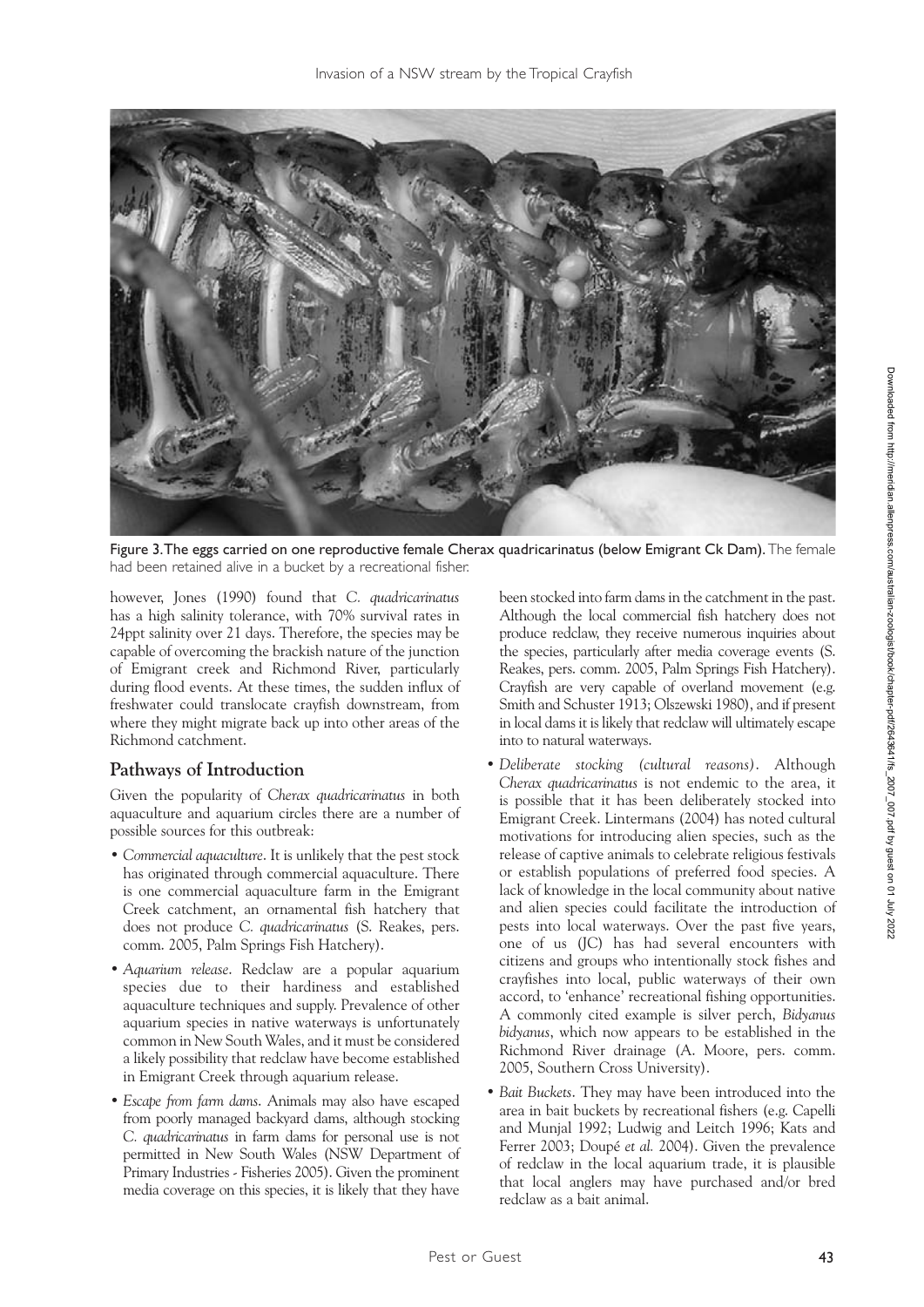#### **Potential Threats**

Like many other aquatic pests, such as plague minnow and carp, the very biological attributes that make *Cherax quadricarinatus* so successful in aquaculture and the aquarium trade also equip it to be a potentially devastating ecological pest. The genus *Cherax* itself has three disjunct centres of diversity (Austin 1995), and the evolutionarily distinct Gulf of Carpentaria species represents a particular threat to both the eastern Australian crayfish fauna and its aquatic habitat. The superior growth rates, fecundity and environmental tolerances of *Cherax quadricarinatus* (Jones 1990) equip it to be a competitor with endemic crayfishes, and where its invasion coincides with these species it may displace them. At threat are over 10 endemic species of crayfishes (from three genera) in the northeastern New South Wales region alone (Riek 1969; Horwitz 1995; Morgan 1997; Coughran 2002, 2005b,c), including the iconic powerful crayfish, *Euastacus valentulus*, one of the largest freshwater crayfishes in the world.

Furthermore, *Cherax quadricarinatus* likely differs to the endemic species in its ecological roles (e.g. diet, predation on aquatic fauna and egg masses, burrowing, etc.) and its ectosymbiotic fauna (temnocephalids, nematodes, ostracods, copepods, oligochaetes, etc.). Given its potential to successfully colonize the lower reaches of Emigrant Creek system, the species may have adverse impacts on important nursery habitat (e.g. macrophytes, woody and leafy debris) for many species of fish and invertebrates, both marine and freshwater. However, the actual impacts of the species in the foreign receiving waters of New South Wales are unpredictable. For example, although in its native environment it is not observed to rely on burrowing (Wingfield 2000), in Jamaican streams it has developed a strong burrowing habit that may pose a threat to the integrity of the stream banks and riparian zone (Todd and D'Andrea 2003). Elsewhere in the world (e.g. the U.S.A.), introduced crayfishes have drastically altered lake and stream environments, damaged fisheries and extirpated native species (Lodge *et al*. 2000). Unestam (1975) compared the potential of introduced crayfishes to damage the receiving biotope with the documented damage caused by the introduction of the rabbit to Australia. Unestam (1975) also pointed out that crayfish ectosymbionts themselves could become aggressive to other biota in a new environment.

Importantly, a low incidence of disease was recorded in a recent study of populations of crayfish endemic to northeastern New South Wales (Coughran 2005a). It is conceivable that foreign disease organisms could be introduced to the receiving waters via the establishment of this translocated crayfish. A startling case example that should serve as a warning is that of the European crayfishes, which have been decimated by the disease Crayfish Plague, introduced on an evolutionarily distinct crayfish from America (Alderman and Polglase 1988; Westman 1995). Europe's endemic crayfishes are now seriously threatened, and recreational and commercial fishers rely heavily on intentionally re-stocked supplies of the pest species from America, which is a resistant carrier of the fungus responsible for the disease.

#### **Management Considerations**

There is an urgent need to further investigate the prevalence of this invading species in New South Wales waters in order to minimize the spread of this outbreak, ascertain the species' invasive potential, and assess the viability of management or eradication programs. We suggest two initiatives:

- To inform and involve the recreational fishing community, and the wider community, in an integrated effort to contain the spread of *Cherax quadricarinatus*.
- To initiate research projects that elucidate the most effective measures for long-term control and, ultimately, eradication, of this translocated species, in order to protect the important recreational species, habitat and biodiversity of the Richmond River catchment.

Successful management of this invading crayfish will require a concerted effort from fisheries scientists and managers, the recreational fishing community, landholders and the general public. In order to maximize the potential for successful management or eradication, action should be initiated immediately. At a broader level, the very ease with which this species could be successfully introduced into other waterways in New South Wales (and elsewhere in Australia) is of great concern. There is a high probability that there are other, as yet undocumented, cases. Furthermore, as its popularity as an aquarium and aquaculture species continues to grow, the likelihood of future invasions will also increase. The prevention of such outbreaks will require a more pro-active role by scientists and managers in educating the public as to both the outstanding diversity of crayfishes in Australia (>100 species; Merrick 1995) and the dangers of introducing animals into foreign aquatic environments.

Although the present example of redclaw in New South Wales might be readily accepted as a translocated population, it is conceivable that future reports of translocated redclaw elsewhere in Australia and New Guinea may involve previously unidentified, distinct populations (or species). In order to prevent the eradication of any such populations, a revision of the taxonomy and distribution of this species is required. The application of genetic techniques may be of particular use in clarifying any uncertain cases, and should be initiated prior to eradication programs.

While it is important to consider the potential threats redclaw could pose to the aquatic systems of northeastern New South Wales, it is important to stress that this species has been prominent in aquarium and aquaculture for around two decades. It is likely that many accidental or intentional releases of redclaw into the region's waterways have occurred during that time, and yet the species appears uncommon. The species was not recorded from any of 242 other sites sampled during a broader study on the crayfish fauna of northeastern New South Wales, including sites further up- and downstream of the three sites of record (Coughran 2005a). The actual 'invasiveness' of the species is therefore uncertain, and specific research is required to ascertain its invasive potential.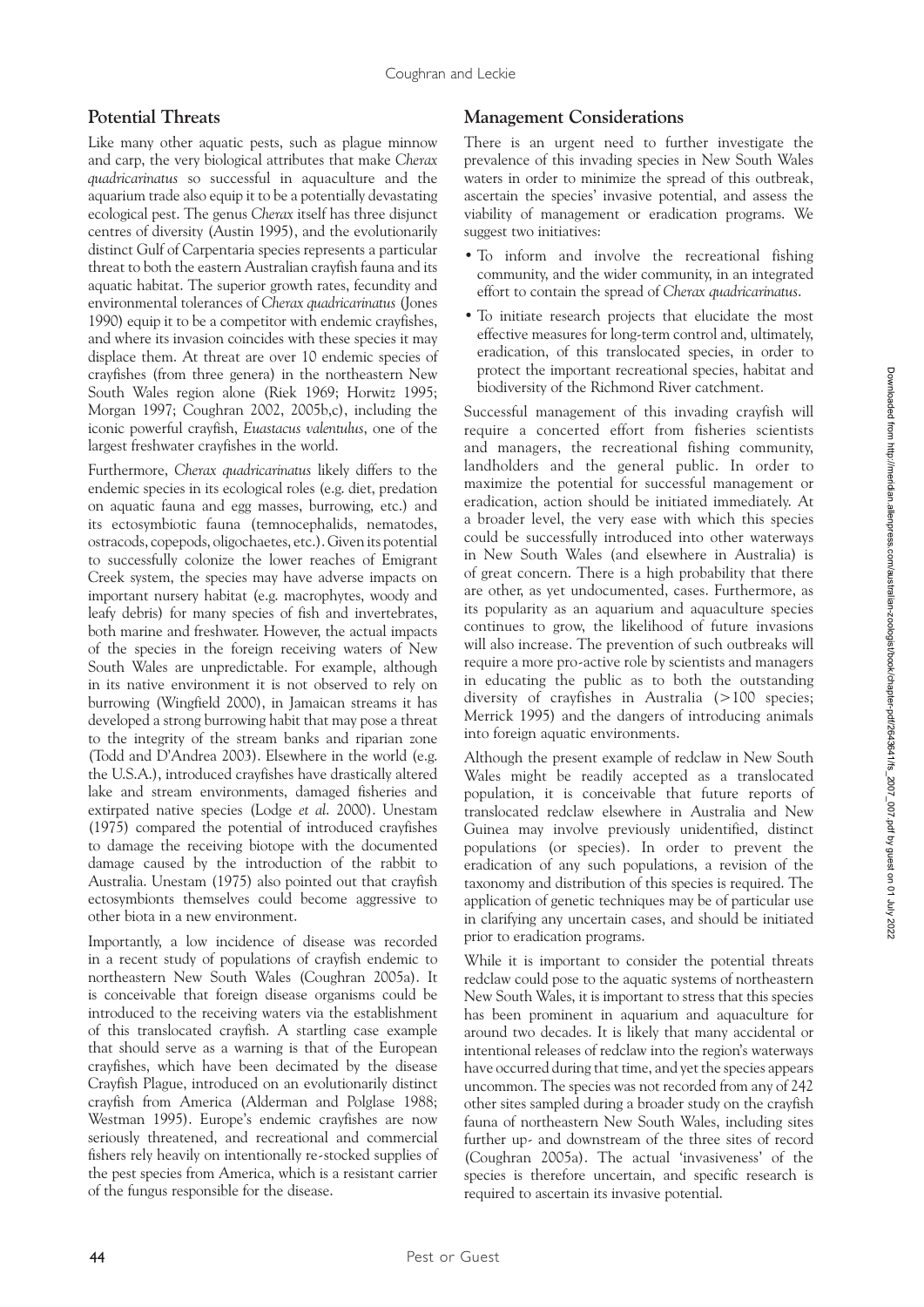# **Acknowledgements**

We extend our thanks to the recreational fishers and Rous Water staff who assisted the project. Sampling was undertaken as part of a PhD project (JC) supervised by Prof. Don Gartside, with funding assistance from the Australian Geographic Society, New South Wales Fisheries Scientific

# **References**

**Alderman, D.J. and Polglase, J.L. 1988.** Pathogens, Parasites and Commensals. Pp. 167-212 in *Freshwater Crayfish: Biology, Management and Exploitation*, edited by D.M. Holdich and R.S. Lowery. Croom Helm Ltd., London.

**Austin, C.M. 1986.** *Electrophoretic and morphological systematic studies of the genus Cherax (Decapoda: Parastacidae) in Australia*. Ph.D. Thesis, Department of Zoology, University of Western Australia.

**Austin, C.M. 1995.** Evolution in the genus *Cherax* (Decapoda: Parastacidae) in Australia: a numerical cladistic analysis of allozyme and morphological data. *Freshwater Crayfish* 10: 419-426.

**Austin, C.M. 1996.** Systematics of the freshwater crayfish genus *Cherax Erichson* (Decapoda: Parastacidae) in northern and eastern Australia: electrophoretic and morphological variation. Australian Journal of Zoology 44; 259-296.

**Capelli, G.M. and Munjal, B.L. 1982.** Aggressive interactions and resource competition in relation to species displacement among crayfish of the genus *Orconectes*. *Journal of Crustacean Biology* 2(4): 486-492.

**Coughran, J. 2002.** A new species of the freshwater crayfish genus *Euastacus* (Decapoda: Parastacidae) from northeastern New South Wales, Australia. *Records of the Australian Museum* **54**(1); 25-30.

**Coughran, J. 2005a.** Biology of the Freshwater Crayfishes of Northeastern New South Wales, Australia. Ph.D. Thesis, School of Environmental Science & Management, Southern Cross University.

**Coughran, J. 2005b.** *Cherax leckii* n. sp. (Decapoda: Parastacidae): a new crayfish from coastal, northeastern New South Wales. *Fishes of Sahul* **19**(4): 191-196.

**Coughran, J. 2005c.** New crayfishes (Decapoda: Parastacidae: *Euastacus*) from northeastern New South Wales, Australia. *Records of the Australian Museum* **57**(3): 361-374.

**Coughran, J. 2006.** *Field Guide to the Freshwater Crayfishes of Northeastern New South Wales*. Natureview Publishing, Bangalow.

**Doupé, R.G., Morgan, D.L., Gill, H.S. and Rowland, A.J. 2004.** Introduction of redclaw crayfish *Cherax quadricarinatus* (von Martens) to Lake Kununurra, Ord River, Western Australia: prospects for a 'yabby' in the Kimberley. *Journal of the Royal Society of Western Australia* **87**: 187-191.

**Fisheries Global Information System. 2004.** *Searchable FAO database on Introductions of Aquatic Species*. http://www.fao.org/ WAICENT/FAOINFO/FISHERY/statist/fisoft/dias/index.htm (Accessed 19 October 2004).

**Hollaway, M. and Hamlyn, A. 2001.** *Freshwater Fishing in Queensland: A Guide to Stocked Waters*. (2nd Edition). Queensland Department of Primary Industries Publications, Brisbane.

Committee, and the School of Environmental Science and Management (Southern Cross University). We thank Dr. Clive Jones, Anthony Moore and two anonymous reviewers for providing constructive comments on the manuscript and highlighting relevant literature.

**Horwitz, P. 1990.** The translocation of freshwater crayfish in Australia: potential impact, the need for control and global relevance. *Biological Conservation* **54**; 291-305.

**Horwitz, P. 1995.** *Preliminary Key to the Species of Decapoda (Crustacea, Malacostraca) Found in Australian Inland Waters*. Identification Guide no. 5. Murray Darling Freshwater Research Centre, Cooperative Research Centre for Freshwater Ecology, Albury NSW.

**Hyatt, M.W. n.d.** *Investigation of Crayfish Control Technology*. Final Report, Cooperative Agreement No. 1448-20181- 02-J850. Arizona Game and Fish Department, Wildlife Management Division. Phoenix, Arizona.

**Jones, C. 1990.** *The biology and aquaculture potential of the tropical freshwater crayfish Cherax quadricarinatus.* Information series QI90028. Queensland Department of Primary Industries, Brisbane.

**Kats, L.B. and Ferrer, R.P. 2003.** Alien predators and amphibian declines: review of two decades of science and the transition to conservation. *Diversity and Distributions* **9**: 99-110.

**Lintermans, M. 2004.** Human-assisted dispersal of alien freshwater fish in Australia. *New Zealand Journal of Marine and Freshwater Research* **38**: 481-501.

**Lodge, D.M., Taylor, C.A., Holdich, D.M. and Skurdal, J. 2000.** Non-indigenous crayfishes threaten freshwater ecosystems and native crayfish biodiversity. *Fisheries* **25**:7-20.

**Lowery, R. 1996.** Should Redclaw crayfish be introduced to Fiji? *Pacific Conservation Biology* **2**: 312.

**Ludwig, H.R.Jr. and Leitch, J.A. 1996.** Interbasin transfer of aquatic biota via anglers' bait buckets. *Fisheries* **21**: 14-18.

**Merrick, J.R. 1995.** Diversity, distribution and conservation of freshwater crayfishes in the eastern highlands of New South Wales. *Proceedings of the Linnean Society of N.S.W*. **115**: 247-258.

**Moore, A. 2003.** Emigrant Creek Dam Biological Survey. Report for Rous Water, Lismore, NSW.

**Morgan, G.J. 1997.** Freshwater crayfish of the genus *Euastacus* Clark (Decapoda: Parastacidae) from New South Wales, with a key to all species of the genus. *Records of the Australian Museum*  (1997) Supplement 23.

**New South Wales Department of Primary Industries - Fisheries. 2005.** *Fish in Farm Dams*. Information Sheet. http: //www.fisheries.nsw.gov.au/aquaculture/general/fish\_in\_farm\_ dams Accessed 13 June 2005.

**Olszewski, P. 1980.** *A Salute to the Humble Yabby*. Angus and Robertson, Sydney.

**Riek, E.F. 1969.** The Australian freshwater crayfish (Crustacea: Decapoda: Parastacidae) with descriptions of new species. *Australian Journal of Zoology* **17**: 855-918.

**Short, J. W. 2000.** *Freshwater Crayfish*. Information leaflet, Queensland Museum, Brisbane.